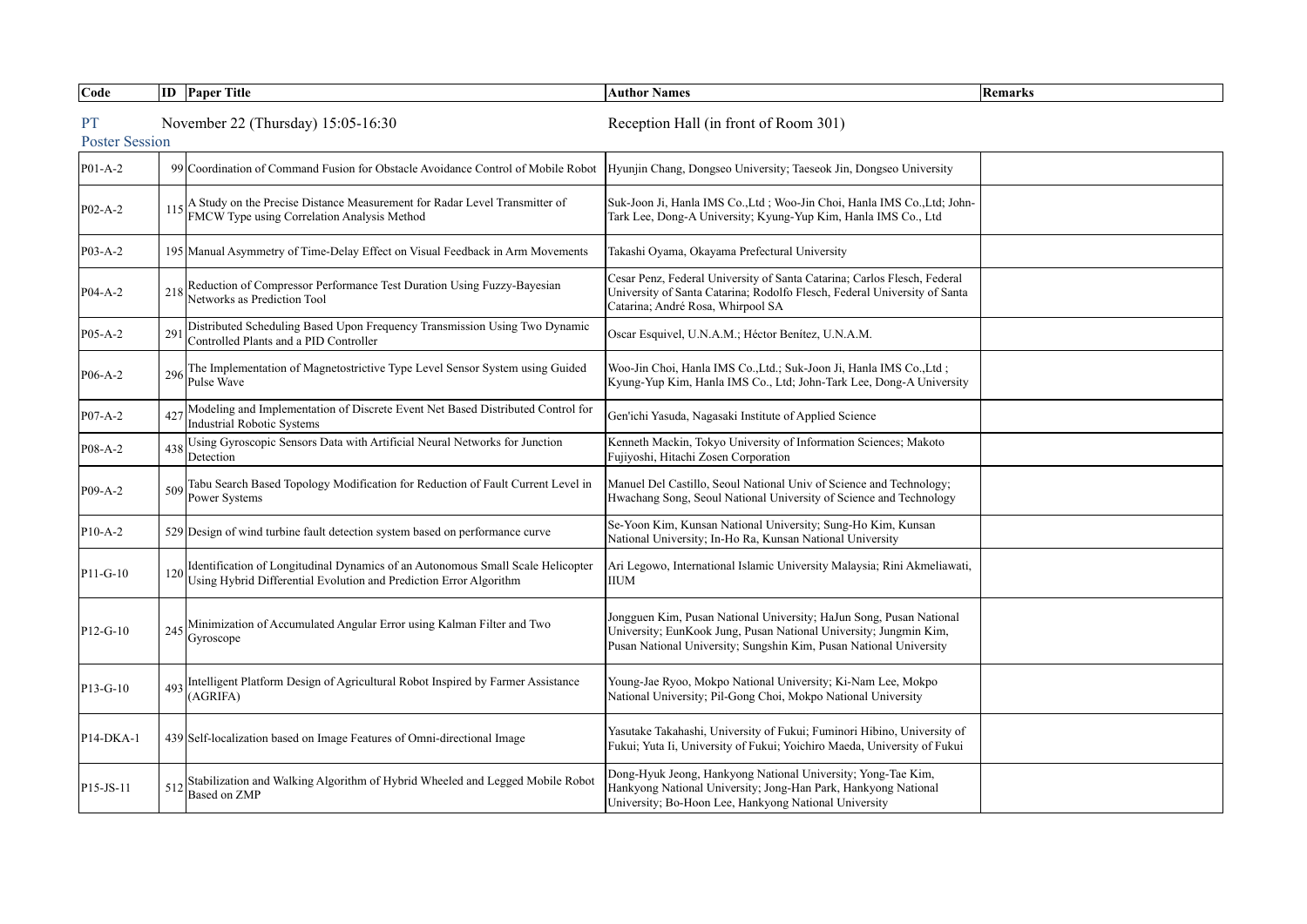| $PI6-JS-11$          |                | 535 Application of Particle Swarm Optimization to Humanoid Robot Walking                                                 | YoungLim Choi, Dong-A University; NakYoon Choi, Dong-A University;<br>Jong-Wook Kim, Dong-A University                                                                                  |  |
|----------------------|----------------|--------------------------------------------------------------------------------------------------------------------------|-----------------------------------------------------------------------------------------------------------------------------------------------------------------------------------------|--|
| P17-G-12             | 278            | BUILDING AUTOMATION ONTOLOGICAL GENERATION OF<br>INTELLECTUAL ELECTRONIC TEXTBOOKS                                       | Assel Seifullina, L.N. Gumilyov Eurasian National University;<br>Omarbekova Assel, L.N. Gumilyov Eurasian National University                                                           |  |
| $PI8-G-12$           |                | 519 Robot Control by Using Multi-mode                                                                                    | Sang Yong Rhee, Kyungnam University; A-Ram Kim, Kyungnam<br>University                                                                                                                  |  |
| P <sub>19</sub> -A-7 |                | Automatic Selection and Contextual Analysis of the Japanese Particles "Ga" and<br>'Wa" Using Machine Learning            | Satoshi Miura, Tottori University; Liangliang Fan, Tottori University;<br>Masaki Murata, Tottori University; Masato Tokuhisa, Tottori University                                        |  |
| P <sub>20</sub> -A-7 | $\overline{4}$ | Machine Learning for Analysis and Detection of Redundant Sentences Toward<br>Development of Writing Support Systems      | Shunsuke Tsudo, Tottori University; Masaki Murata, Tottori University;<br>Masato Tokuhisa, Tottori University; Qing Ma, Ryukoku University                                              |  |
| P21-A-7              |                | 83 Identifying Hyponyms from Statistical Measurements in Text Data                                                       | Sagara Sumathipala, Nagaoka University of Technology; Koichi Yamada,<br>Nagaoka University of Technology                                                                                |  |
| P <sub>22</sub> -A-7 |                | 151 Support Method for Reference of Documents based on Correspondence Analysis                                           | Makoto SUZUKI, Nagoya University; Tomohiro Yoshikawa, Nagoya<br>University; Takeshi Furuhashi, Nagoya University                                                                        |  |
| P <sub>23</sub> -A-7 |                | 380 Retrieving magazine articles on items by using combinations of text and image                                        | Daisuke Kasama, Meiji University; Tomohiro Takagi, Meiji University;<br>Ryo Izawa, Meiji University                                                                                     |  |
| P24-DKI-2            |                | 413 Method for making temporal features of POIs for geographical recommendation                                          | Kenta Oku, Ritsumeikan University; Koki Ueno, Ritsumeikan University;<br>Kentaro Terada, Ritsumeikan University; Fumio Hattori, Ritsumeikan<br>University                               |  |
| $P25-TI-3$           | 396            | The PSP Practice Support System used on The Android Digital Assistant aim to<br>improvement of XP                        | Daisuke Yamaguchi, Toin University of Yokohama; Ayahiko Niimi, Future<br>University Hakodate                                                                                            |  |
| P <sub>26</sub> -A-5 |                | 77 Update-Safe Boot System for Automotive Embedded System                                                                | Jang Woon Baek, Electronics and Telecommunications Research Institute;<br>Keekoo Kwon, ETRI; Jongwoo Park, Kyungpook National University;<br>Dae-Wha Seo, Kyungpook National University |  |
| P27-A-5              |                | 174 A framework of recommender system considering the variety of Kansei                                                  | YUMA INAGAWA, KANSAI University; Masataka Tokumaru, Kansai<br>University; Junki Hakamata, KANSAI University                                                                             |  |
| P <sub>28</sub> -A-5 | 176            | Recipe data coding method by using cooking process and quantity of nutrients for<br>healthy eating habits support system | Akinobu Ishikawa, Kansai University; Yuta Tokumi, Kansai University;<br>Masataka Tokumaru, Kansai University                                                                            |  |
| P29-A-5              | 202            | Website Design System Based on an Interactive Genetic Algorithm Using<br>Tournament Evaluation by Multiple People        | Takahiro Yokoyama, Kansai University; Hiroshi Takenouchi, Kansai<br>University; Masataka Tokumaru, Kansai University; Noriaki Muranaka,<br>Kansai University                            |  |
| P30-A-5              |                | 353 An Improved Font Distribution Algorithm for Tag Clouds                                                               | Ágnes Bogárdi-Mészöly, Budapest University of Technology and<br>Economics; András Rövid, Óbuda University; Hiroshi Ishikawa, Shizuoka<br>University                                     |  |
| P31-A-5              |                | 539 A Mobile Channel Allocation Scheme for Avoiding Channel Interference                                                 | Seo-Jung Heo, Kongju National University; Dong-Cheul Son, Baekseok<br>University; Chang Suk Kim, Kongju National University                                                             |  |
| $P32-A-1$            | 6              | Interval-valued Evolution Strategy for Evolving Neural Networks with Interval<br>Weights and Biases                      | Hidehiko Okada, Kyoto Sangyo University; Tetsuya Wada, Kyoto Sangyo<br>University; Akira Yamashita, Kyoto Sangyo University; Takashi Matsuse,<br>Kyoto Sangyo University                |  |
| $P33-A-3$            |                | 190 Non-Fragile Control for Discrete Fuzzy Descriptor Systems                                                            | Jun Yoneyama, Aoyama Gakuin University; Yuzu Uchida, Aoyama Gakuin<br>University                                                                                                        |  |
| P34-A-3              |                | 457 Incremental Tuning of Fuzzy Decision Trees                                                                           | Christophe Marsala, UPMC - LIP6                                                                                                                                                         |  |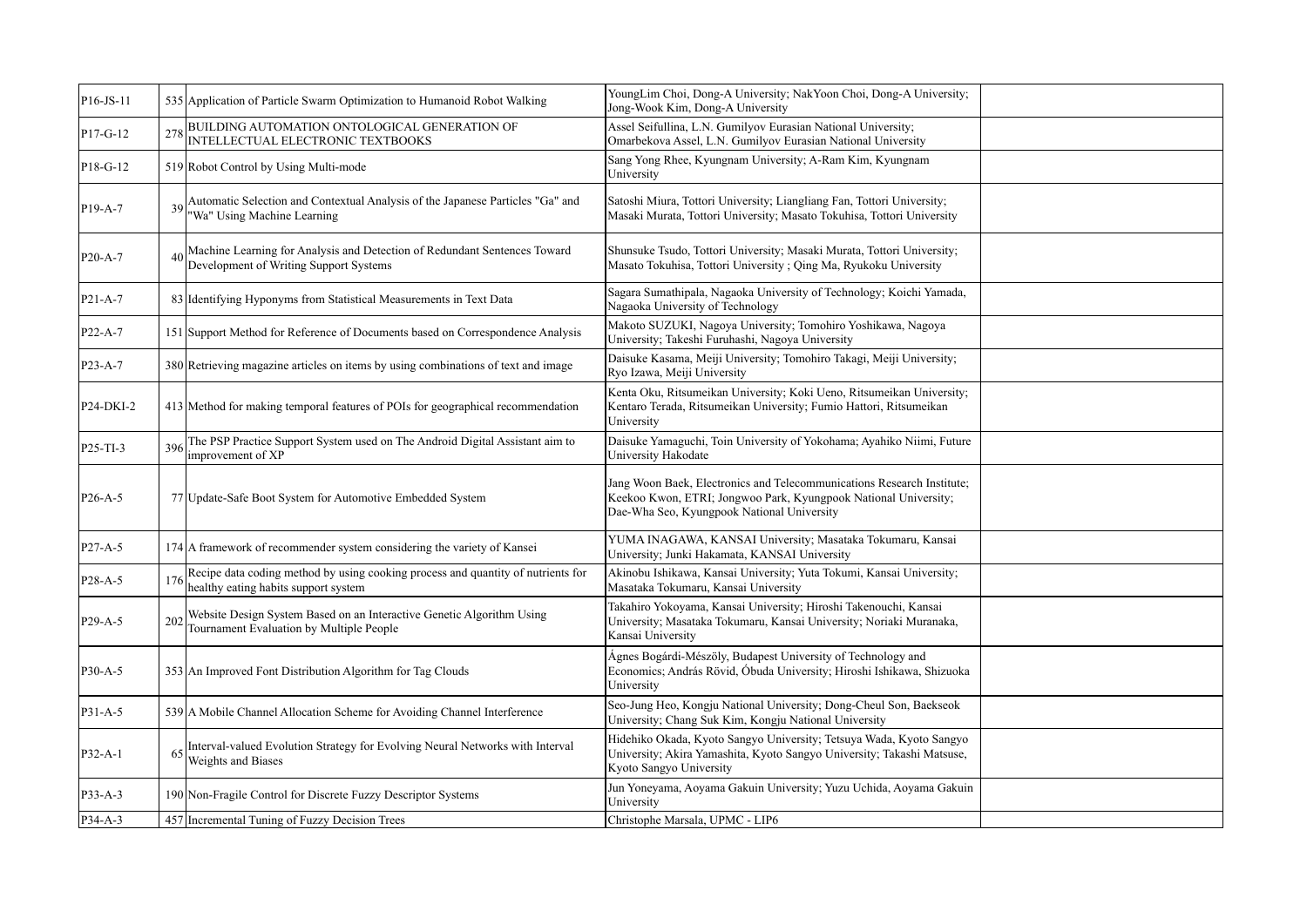| P35-G-16  |     | 159 Automated Polyp Detection From Endoscope Images                                                                        | Rafael Lins Porto Viana, Chubu University; Yuji Iwahori, Chubu<br>University; Kenji Funahashi, Nagoya Institute of Technology; Kunio<br>Kasugai, Aichi Medical University                                                    |  |
|-----------|-----|----------------------------------------------------------------------------------------------------------------------------|------------------------------------------------------------------------------------------------------------------------------------------------------------------------------------------------------------------------------|--|
| P36-G-22  |     | 293 Fuzzy MADM approach for selecting the best wetlands environment plan                                                   | Vivien Y.C. Chen, Taipei Chengshih University                                                                                                                                                                                |  |
| P37-G-22  | 299 | Enhancing Investigation Quality for the Police in Traffic Accidents by Constructing the Structural Relationship of Factors | Ming-Shan Yeh, Feng Chia University; Hsin-Hsien Liu, Feng Chia<br>University; Chien-Ming Tseng, Ministry of Transportation and<br>Communications; Gwo-Hshiung Tzeng, Kainan University; Wen-Hua Liu,<br>Feng Chia University |  |
| P38-G-22  |     | 389 An Integrated MCDM Model for Glamour Stock Evaluation                                                                  | Kao Yi Shen, Chinese Culture University; Vivien Y.C. Chen, Taipei<br>Chengshih University ; Gwo-Hshiung Tzeng, Kainan University                                                                                             |  |
| P39-G-18  | 445 | Method to Construct Conceptual Graph with Technical Term Dictionary for Schema<br>Matching                                 | Koichi Kitano, Kansai University; Toshio Teraguchi, Kansai University;<br>Shigenori Tanaka, Kansai University; Kenji Nakamura, Ritsumeikan<br>University                                                                     |  |
| P40-G-19  |     | 267 Method of evaluation of electrical services of agricultural enterprises                                                | Askar Sapakov, Almaty University of Energy and Communications                                                                                                                                                                |  |
| P41-YT-1  |     | 282 Artificial Bee Colony for Constraint Satisfaction Problems                                                             | Yuko Aratsu, Takushoku University; Kazunori Mizuno, Takushoku<br>University; Hitoshi Sasaki, Takushoku University; Seiichi Nishihara,<br>University of Tsukuba                                                               |  |
| P42-YT-1  |     | 411 A Population Based Cunning Ant System for Constraint Satisfaction Problems                                             | Daiki Hayakawa, Takushoku University; Kazunori Mizuno, Takushoku<br>University; Hitoshi Sasaki, Takushoku University; Seiichi Nishihara,<br>University of Tsukuba                                                            |  |
| $P43-G-2$ |     | 453 Satisficing vs Exploring When Learning a Constrained Environment                                                       | Stephen Shervais, Eastern Washington University; Thaddeus Shannon,<br>Portland State University                                                                                                                              |  |
| P44-G-2   |     | 546 Timetable Design for Osaka International University Using Differential Evolution                                       | Shinichiro Ataka, Osaka International University; Yasuo Adachi, Osaka<br><b>International University</b>                                                                                                                     |  |
| P45-HS-3  |     | 517 Fuzzy Evaluation Model on the Core Competence of CEO and Management Index                                              | Seung Gook Hwang, Kyungnam University; Jignesh Panchal, JPAN<br>TUBULAR COMPONENTS PVT.LTD, New Delhi, India; Bong-Gyeong<br>PARK, JAE HYUN AUTONICS Co.; Young Man Park, Kyungnam<br>University                             |  |
| P46-A-4   | 149 | Determination of the Change Timing of Space Segmentation Using PCA for<br>Reinforcement Learning                           | Yuki Komori, Osaka Prefecture University; Akira Notsu, Osaka Prefecture<br>University; Katsuhiro Honda, Osaka Prefecture University; Ichihashi<br>hidetomo, Osaka Prefecture University                                      |  |
| P47-A-4   | 170 | Preferential Exploration Method of Transfer Learning for Reinforcement Learning in<br><b>Same Transition Model</b>         | Toshiaki Takano, Mie University; Haruhiko Takase, Mie University;<br>Hiroharu Kawanaka, Mie University; Shinji Tsuruoka, Mie University                                                                                      |  |
| P48-G-11  |     | 288 Reconstructability Analysis of Genetic Loci Associated with Alzheimer disease                                          | Stephen Shervais, Eastern Washington University; Patricia Kramer, Oregon<br>Health and Sciences University; Martin Zwick, Portland State University;<br>Shawn Westaway, Oregon Health and Sciences University                |  |
| P49-G-6   |     | 51 Applying Ant Colony Optimization in Configuring Stacking Ensemble                                                       | YiJun Chen, Infoware Systems Ltd.; Man Leung Wong, Lingnan University                                                                                                                                                        |  |
| P50-HS-1  |     | 508 Similar Pair Identification using Locality-Sensitive Hashing Technique                                                 | Keon Myung LEE, Chungbuk National University; Kyung Mi Lee,<br>Chungbuk National University                                                                                                                                  |  |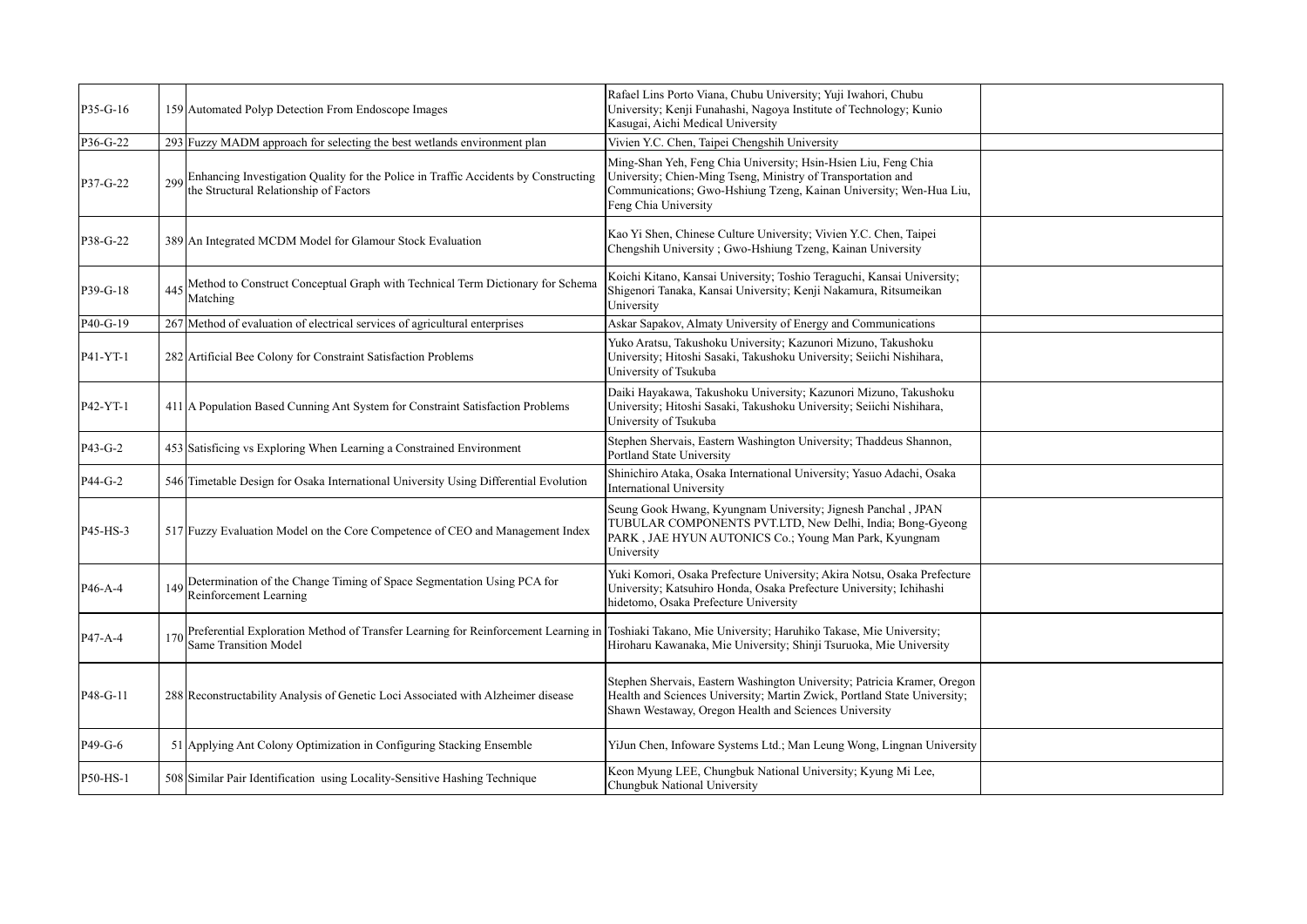| P51-A-6    |                 | Extraction of Blood Vessels in Fundus Image by Black-top-hat Transformation<br>Employing Two Structuring Elements with Different Radii   | Eisaku Tohma, Yamaguchi University; Hideaki Misawa, Yamaguchi<br>University; Noriaki Suetake, Yamaguchi University; Eiji Uchino,<br>Yamaguchi University                                                                                                |  |
|------------|-----------------|------------------------------------------------------------------------------------------------------------------------------------------|---------------------------------------------------------------------------------------------------------------------------------------------------------------------------------------------------------------------------------------------------------|--|
| P52-A-6    | 435             | Quantitative evaluation using EEG for influence of meaningful or meaningless noise<br>on participants during mental tasks                | Takahiro Tamesue, Yamaguchi University; Haruka Kamijo, Shinshu<br>University; Kazunori Itoh, Shinshu University                                                                                                                                         |  |
| P53-HK-1   | 132             | A Feature Consisting of Mean, Standard Deviation, and LPC Cepstrum for the<br>Prediction of Liver Fibrosis Stages in Chronic Hepatitis C | Akifumi Miyazaki, Doshisha University; Miho Ohsaki, Doshisha<br>University; Eri Taniguchi, Doshisha University; Shigeru Katagiri, Doshisha<br>University; Hideto Yokoi, Kagawa University Hospital; Katsuhiko<br>Takabayashi, Chiba University Hospital |  |
| P54-HW-1   | 10 <sup>3</sup> | Variational Bayesian Inference with Automatic Relevance Determination for<br>Generative Topographic Mapping                              | Nobuhiko Yamaguchi, Saga University                                                                                                                                                                                                                     |  |
| P55-IH-1   | 458             | Precise Characterization of Memristive Systems by Cooperative Artificial Neural<br>Networks                                              | Josef Dobes, Czech Technical University; Ladislav Pospisil, Czech<br>Technical University; Abhimanyu Yadav, Czech Technical University                                                                                                                  |  |
| P56-IH-2   |                 | 152 Applying CART and SLP Techniques on Self-relevant Event Detection                                                                    | Koum-tem Sun, National University of Tainan; Tzu-Wei Huang, National<br>University of Tainan; Tsung-Hao Hsieh, National University of Tainan;<br>Min-Chi Chen, National University of Tainan                                                            |  |
| P57-IH-2   |                 | 283 Apply Decision Tree to Derive Rules for ERPs                                                                                         | Koum-tem Sun, National University of Tainan; Min-Chi Chen, National<br>University of Tainan; Syuan-Jing Li, National University of Tainan; Tzu-<br>Wei Huang, National University of Tainan                                                             |  |
| P58-IH-3   |                 | 212 Hopfield-Amari Neural Network: Minimization of Quadratic Forms                                                                       | Nischal Bondalapati, National Institute of Technology Hamirpur; Rama<br>Murthy Garimella, International Institute of Information Technology<br>Hyderabad                                                                                                |  |
| P59-JS-2   |                 | 56 Energy-aware Resource Pricing for Internet Data Centers                                                                               | Yutaka Okaie, Osaka University; Tadashi Nakano, Osaka University                                                                                                                                                                                        |  |
| P60-JS-2   |                 | 72 How Does Thermal Gradient Contribute to Microcapsule Formation by Proteinoids?                                                        | Taichi Haruna, Kobe University; Junya Shiozaki, Kobe University; Sayaka<br>Tanaka, Kobe University                                                                                                                                                      |  |
| $P61-JS-2$ |                 | Swarming Biological Nanomachines Through Molecular Communication for<br>Targeted Drug Delivery                                           | Tadashi Nakano, Osaka University; Moore Michael, Osaka University;<br>Yutaka Okaie, Osaka University; Akihiro Enomoto, University of<br>California, Irvine; Tatsuya Suda, The University Netgroup Inc.                                                  |  |
| P62-JS-2   | 11 <sup>1</sup> | Simple Circuit for Sound Localization Using Digital Delay Line Based on the<br><b>Biological Auditory System</b>                         | Masahiro Tanaka, Tsuyama College of Technology; Kimihiro Nishio,<br>Tsuyama College of Technology                                                                                                                                                       |  |
| P63-JS-2   |                 | 259 Emergence of Functional Differentiation in an Adaptive Network                                                                       | Takayuki Niizato, Kobe University; Yukio Gunji, Kobe University                                                                                                                                                                                         |  |
| P64-JS-3   |                 | 321 Future Information Network as Large-Scaled Complex Adaptive Systems                                                                  | Masayuki Murata, Osaka University                                                                                                                                                                                                                       |  |
| P65-JS-5   | 486             | Agent-Based Evaluation for Effects of Signaling in Markets with Asymmetric<br>Information                                                | Tadahiko Murata, Kansai University; Nisuo Du, Kansai University                                                                                                                                                                                         |  |
| P66-A-8    |                 | 11 A 3D Sensing Technique Using Fuzzy Modeling Based on Stereo Vision                                                                    | Yuichi Saito, Osaka Electro-Communication University; Toshihiko<br>Watanabe, Osaka Electro-Communication University                                                                                                                                     |  |
| P67-A-8    |                 | 106 Handwritten Keywords Recognition on Blackboard for Tagging Lecture Video-Shot                                                        | Shohei Okuyama, Mie University; Shinji Tsuruoka, Mie University;<br>Haruhiko Takase, Mie University; Hiroharu Kawanaka, Mie University                                                                                                                  |  |
| P68-A-8    |                 | 338 Color Contrast Enhancement of Blog Page for Improvement of Legibility                                                                | Motonori Doi, Osaka Electro-Communication University; Tasuku Uehara,<br>Osaka Electro-Communication University                                                                                                                                          |  |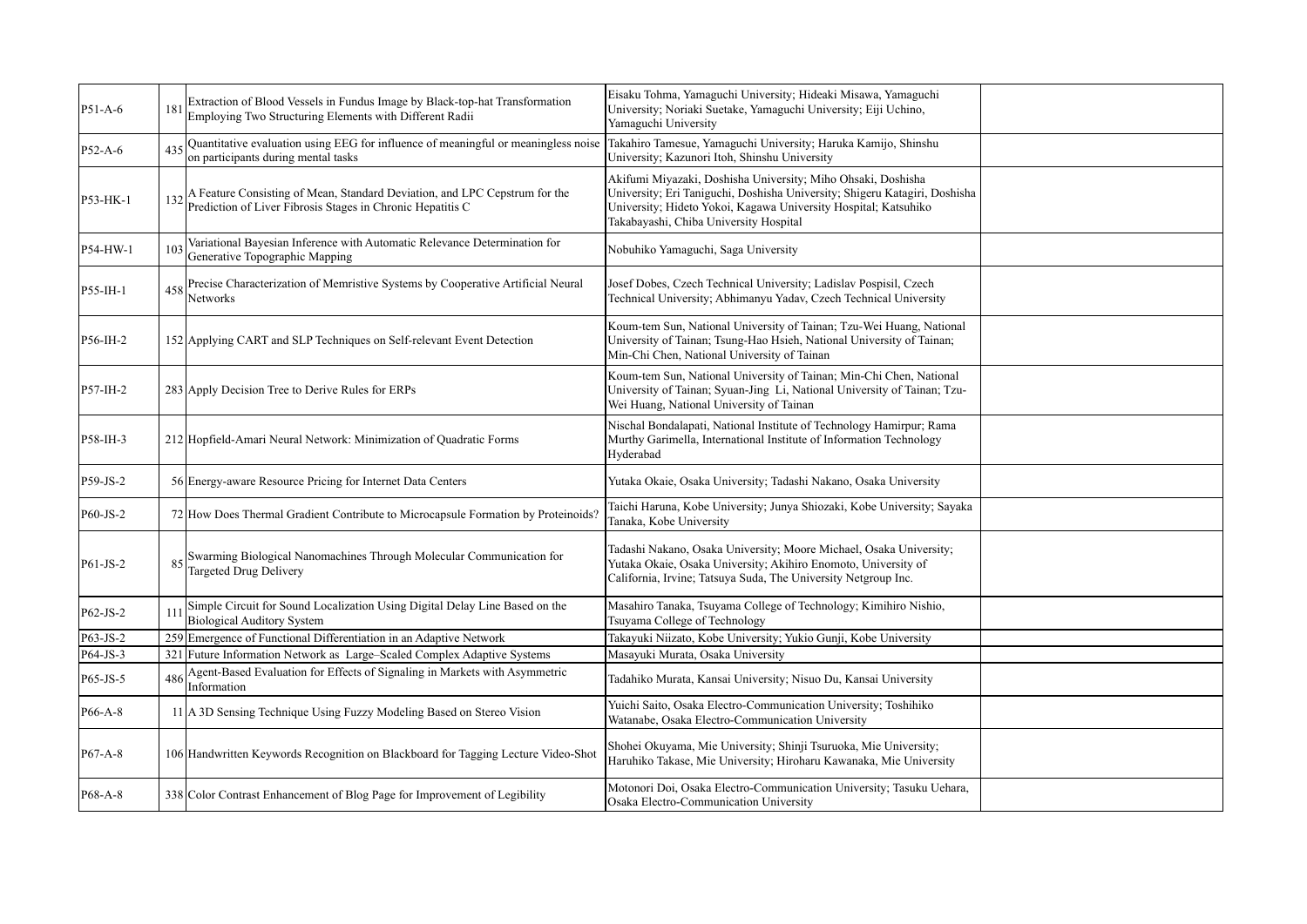| P69-A-8    |     | 531 Object Detection in Infrared Image with Sea Clutter                                                                   | Ki Tae Park, Hanyang University; Jongmyeon Jeong, Mokpo National<br>Maritime University                                                                                                                                                                               |  |
|------------|-----|---------------------------------------------------------------------------------------------------------------------------|-----------------------------------------------------------------------------------------------------------------------------------------------------------------------------------------------------------------------------------------------------------------------|--|
| P70-KK-1   | 114 | Analog Circuit for Detection of Time to Collision Based on the Biological Vision<br>System                                | Kohei Okamoto, Tsuyama College of Technology; Kimihiro Nishio,<br>Tsuyama College of Technology                                                                                                                                                                       |  |
| P71-KK-1   |     | 280 The Method for Measuring the Level of Opening Cap to Develop Shiitake Grader                                          | Takeshi Hagisawa, Future University Hakodate; Masashi Toda, Kumamoto<br>University; Teruyasu Sakoi, Hokkaido Industrial Technology Center;<br>Kazuhiro Matumura, Hokkaido Industrial Technology Center; Masahito<br>Fukuda. Fukuda Farm                               |  |
| P72-KO-1   | 537 | A Study on Factors for Determination of Elevation Mask and CNR Mask on DGPS<br>Reference Station                          | YoungKi Kim, Korea Institute of Ocean Science & Technology; Wonseok<br>Jang, Korea Institute of Ocean Science & Technology; Kiyeol Seo, Korea<br>Institute of Ocean Science & Technology                                                                              |  |
| P73-KK-3   |     | 494 Vibrotactile Stimulus Frequency Optimization for the Haptic BCI Prototype                                             | Tomasz Rutkowski, University of Tsukuba; Hiromu Mori, University of<br>Tsukuba                                                                                                                                                                                        |  |
| P74-KK-3   | 495 | Psychophysical Responses Comparison in Spatial Visual, Audiovisual, and Auditory<br><b>BCI-Spelling Paradigms</b>         | Tomasz Rutkowski, University of Tsukuba; MoonJeong Chang, University<br>of Tsukuba                                                                                                                                                                                    |  |
| P75-KK-3   |     | 516 A Group Recommendation System with a Multi-modal User Interface                                                       | Masataka Yukawa, Ritsumeikan University; Yugo Hayashi, College of<br>Information Science and Engineering Ritsumeikan University; Hitoshi<br>Ogawa, College of Information Science and Engineering Ritsumeikan<br>University; Victor Kryssanov, Ritsumeikan University |  |
| P76-MM-2   |     | 247 Comparison between onomatopoeias and adjectives for evaluating tactile sensations                                     | Junji Watanabe, NTT Communication Science Labs; Maki Sakamoto, The<br>University of Electro-Communications                                                                                                                                                            |  |
| P77-MM-2   | 347 | Onomatoperori: Search Engine for Cooking Recipes by Impression of their Tastes or<br>Textures using Japanese Onomatopoeia | Chiemi Watanabe, Ochanomizu University; Satoshi Nakamura, Kyoto<br>University                                                                                                                                                                                         |  |
| $P78-LA-1$ |     | 191 Intellectual Fuzzy controller with ADP block                                                                          | Mihail Alexeyev, Kazakh British Technical University                                                                                                                                                                                                                  |  |
| $P79-LA-1$ | 27( | Development of methods and models for assessing feasibility and cost-effectiveness<br>of innovative projects              | Galim Mutanov, al-Farabi Kazakh Natinal University; Zhanna<br>Yessengalieva, al-Farabi Kazakh National University                                                                                                                                                     |  |
| P80-LA-2   |     | 262 The use of project-oriented learning approach for training IT professionals                                           | Saya Sapakova, Kazakh National University                                                                                                                                                                                                                             |  |
| P81-LA-4   | 432 | Narrative Forest: An Automatic Narrative Generation System with a Visual Narrative<br>Operation Mechanism                 | Taisuke Akimoto, Iwate Prefectural University; Junpei Ono, Iwate<br>Prefectural University; Takashi Ogata, Iwate Prefectural University                                                                                                                               |  |
| P82-LA-4   | 504 | A study on the management method of ship entity for Intelligent Navigation Safety<br>Information System                   | Doyeoun Kim, Mokpo National Maritime University; Gyei-kark Park,<br>Mokpo National Maritime University; Moonsoo Chang, Seokyeong<br>University                                                                                                                        |  |
| P83-LA-5   |     | 19 Using Linked Data for Intelligent Information Retrieval                                                                | I-Ching Hsu, National Formosa University; Lee Jang Yang, National<br>Chung-Hsing University; Hsu-yang Lin, National Formosa University; Der-<br>Chen Huang, National Chung-Hsing University                                                                           |  |
| P84-LA-5   |     | 30 Active Transductive KNN for Sparsely Labeled Text Classification                                                       | Wang-xin Xiao, Research Institute of Highway; Xue Zhang, Peking<br>University                                                                                                                                                                                         |  |
| P85-LA-5   |     | 47 APIO: A Description Logics based API Ontology Mapping System                                                           | Rui Li, Beihang University; Ma Shilong, Beihang University                                                                                                                                                                                                            |  |
| P86-NK-2   |     | 215 An Iterated Greedy Algorithm for the Binary Quadratic Programming Problem                                             | Fubito Toyama, Utsunomiya University; Kenji Shoji, Utsunomiya<br>University; Hiroshi Mori, Utsunomiya University; Juichi Miyamichi,<br>Utsunomiya University                                                                                                          |  |